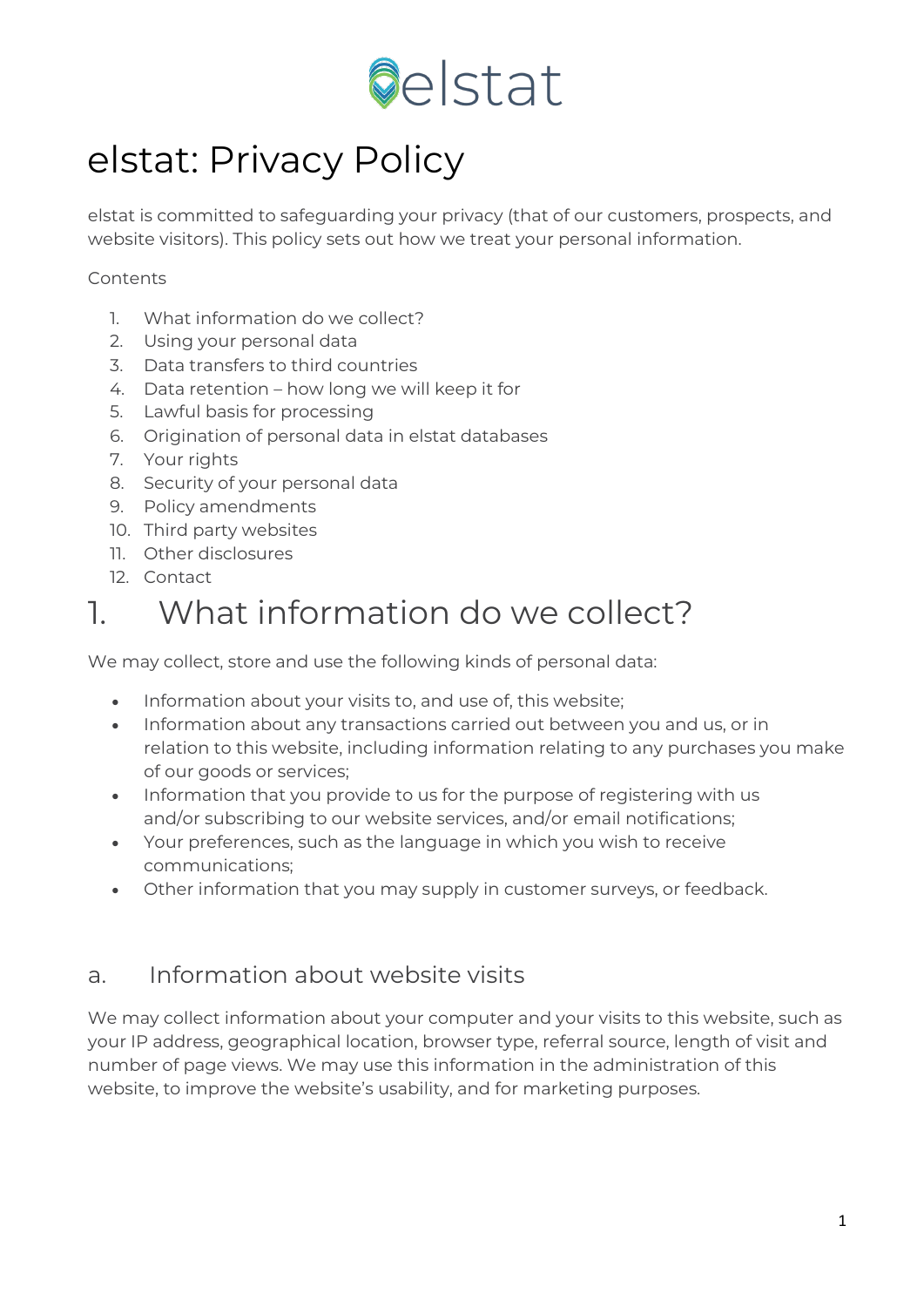

#### 2. Using your personal data

We may use your personal information to:

- Improve your browsing experience by personalising the website;
- Send information (other than marketing communications) to you which we think may be of interest to you by post or by email, or by similar technology;
- Send to you marketing communications relating to our business, which we think may be of interest to you by post or by email, or by similar technology.

You can inform us at any time if you no longer require marketing communications to be sent, by emailing us at **unsubscribe@elstat.io**.

We hold your personal data on a number of secure, enterprise-level databases. We also hold, in some cases, metadata relating to you or your company, such as meeting notes. We may also add your data to grouped lists of company types, in order to provide you and us with the best communication possible. In other circumstances, we hold your data in systems that enable us to deliver our core services to you. We also hold basic data to ensure we can continue to fulfil the request of someone who does not wish to hear from us, which is a standard practice.

Personal data submitted on this website will be used for the purposes in this privacy policy, and in terms mentioned in other parts of the website, such as forms you may fill out, or specific promotion pages. When the latter is the case, details of the purpose of data processing will always be mentioned.

If you would like to see further detail about our processing, please email [info@elstat.io](mailto:info@elstat.io)

#### a. Third parties

We will not without your express consent provide your personal information to any third parties for the purpose of direct marketing, of for other purposes in the delivery of our core services that we have not discussed with you.

#### 3. Data transfers to non-EU countries

We have ensured that your data is safeguarded during the transfer to servers located outside of the EU by conducting an audit of the suppliers we work with. Your data is protected by guarantees such as the Privacy Shield (UK-US), and contractual clauses.

If you would like to see further detail about our international transfer audit, please email [info@elstat.io](mailto:info@elstat.io)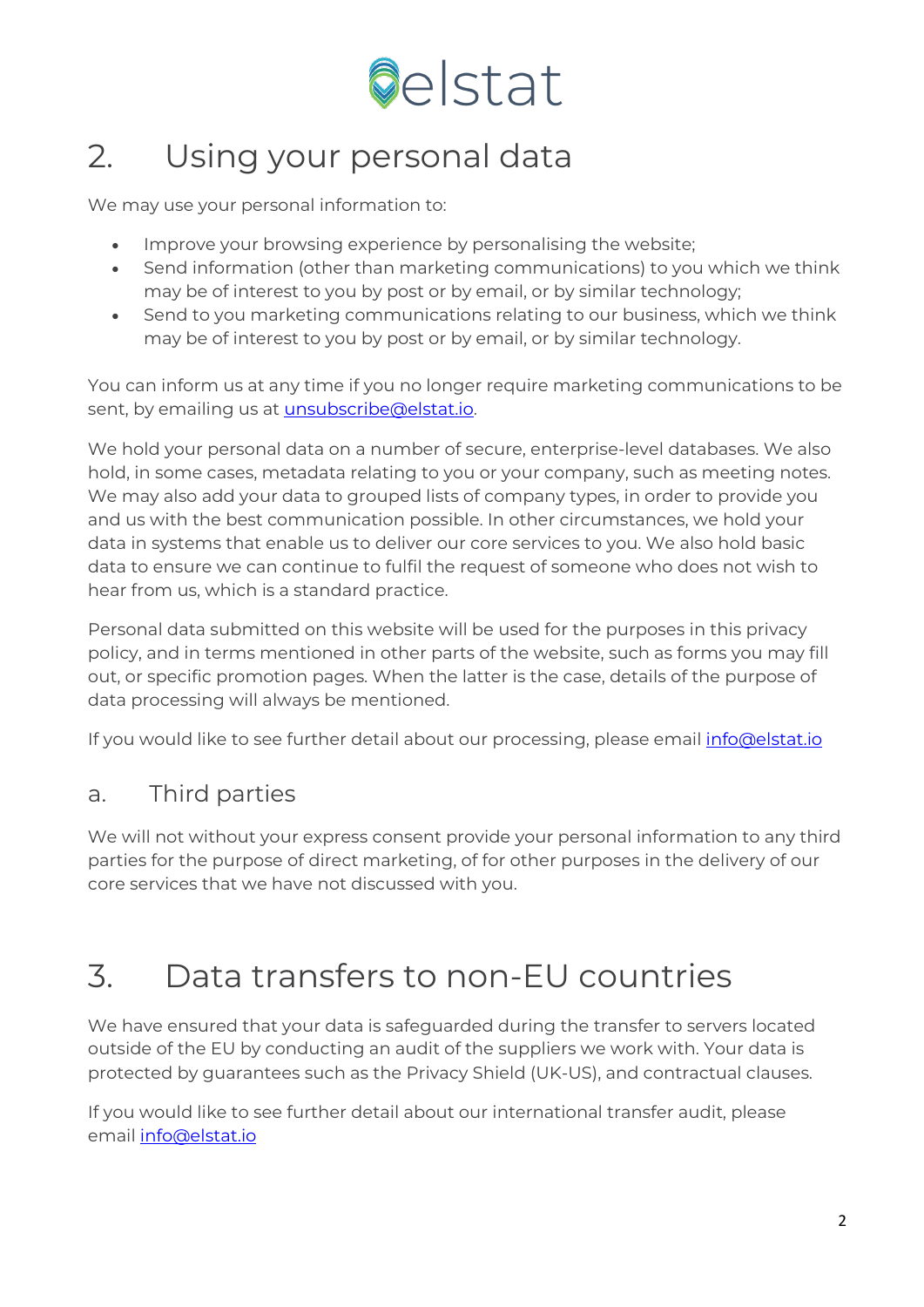

# 4. Data retention – How long we will keep it for

The duration for which we retain your personal data varies, depending on the kind of process being undertaken. For processes that are part of the delivery of our core services, the data is retained for as long as you have a contract with us, and for three years after this to ensure continuity and accountability both for elstat, and for your business.

For our marketing and CRM processes, we will typically remove your data five years after we initially added it to the database, unless we believe there is a legitimate interest for us to continue to process the data, such as an indication of your interest in our services. We believe it is possible that in the period after we begin to process your data, innovation news that is useful to you could emerge. After this time, your data will be deleted, if we can see that you have not interacted with our marketing materials in that period.

We have a legal obligation to retain certain documents, such as order information, for seven years. This means that your personal data may be held for up to seven years after the data of the order, in certain systems.

#### 5. Lawful basis for processing

This section explains the legal background to our carrying out of the activities we described above.

While a number of our corporate systems (and the processing of your data by them) are used specifically to carry out the contract we have with clients, other processes are based upon the idea of Legitimate Interest.

For example, there may be information about best practice techniques for using elstat.io or innovation news that is particularly relevant to you, which we send to you because we believe it would be of interest to you. We believe there is a benefit to you by our processing of your data in this way.

We'll use your personal information if we consider it is in our legitimate business interests, so that we can operate as an efficient and effective business. We base our marketing, marketing automation, and other internal systems on this notion.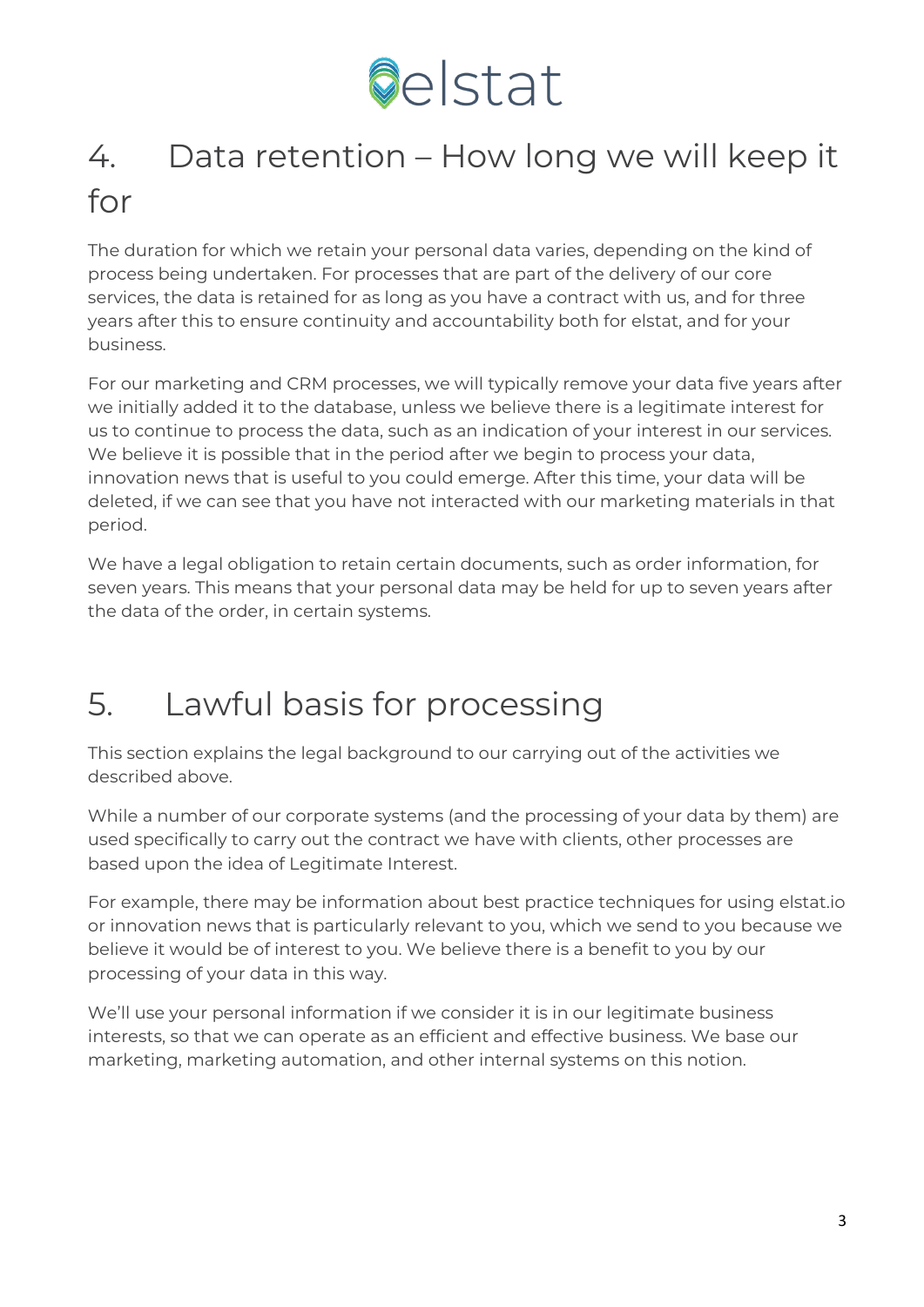

## 6. Origination of personal data in elstat databases

The source of your personal details, that are stored in our databases, is through the natural course of business. For some, we may have received your details through day-today activities such as meetings or conferences. Our staff, acting in elstat's legitimate interest, may pass details to other staff members for inclusion on databases.

Alternatively, we may store your details because you filled out a form on our website.

## 7. Your rights

We would like to send you information about products and services of ours which may be of interest to you. You may instruct us not to process your personal data for marketing purposes. A link to a page where you can set your preferences- and instruct us to stop sending you emails- is included on every email that you receive. You can also instruct us not to use your personal data for marketing purposes by emailing [unsubscribe@elstat.io](mailto:unsubscribe@elstat.io) at any time. Please allow time for this instruction to be processed by our team.

You may also request a copy of the data that we hold for you, or ask for this data to be deleted. If you wish to enact these rights, please email

[unsubscribe@elstat.io](mailto:unsubscribe@elstat.io) with your request, including any specific details that you wish to focus on so that we might tailor our actions to what you need.

## 8. Security of your personal data

We will take reasonable precautions to prevent the loss, misuse or alteration of your personal data.

#### 9. Policy amendments

We may update this privacy policy from time to time, by publishing a new version on our website. We may also notify you of changes to our privacy policy by email or via service updates.

#### 10. Third party websites